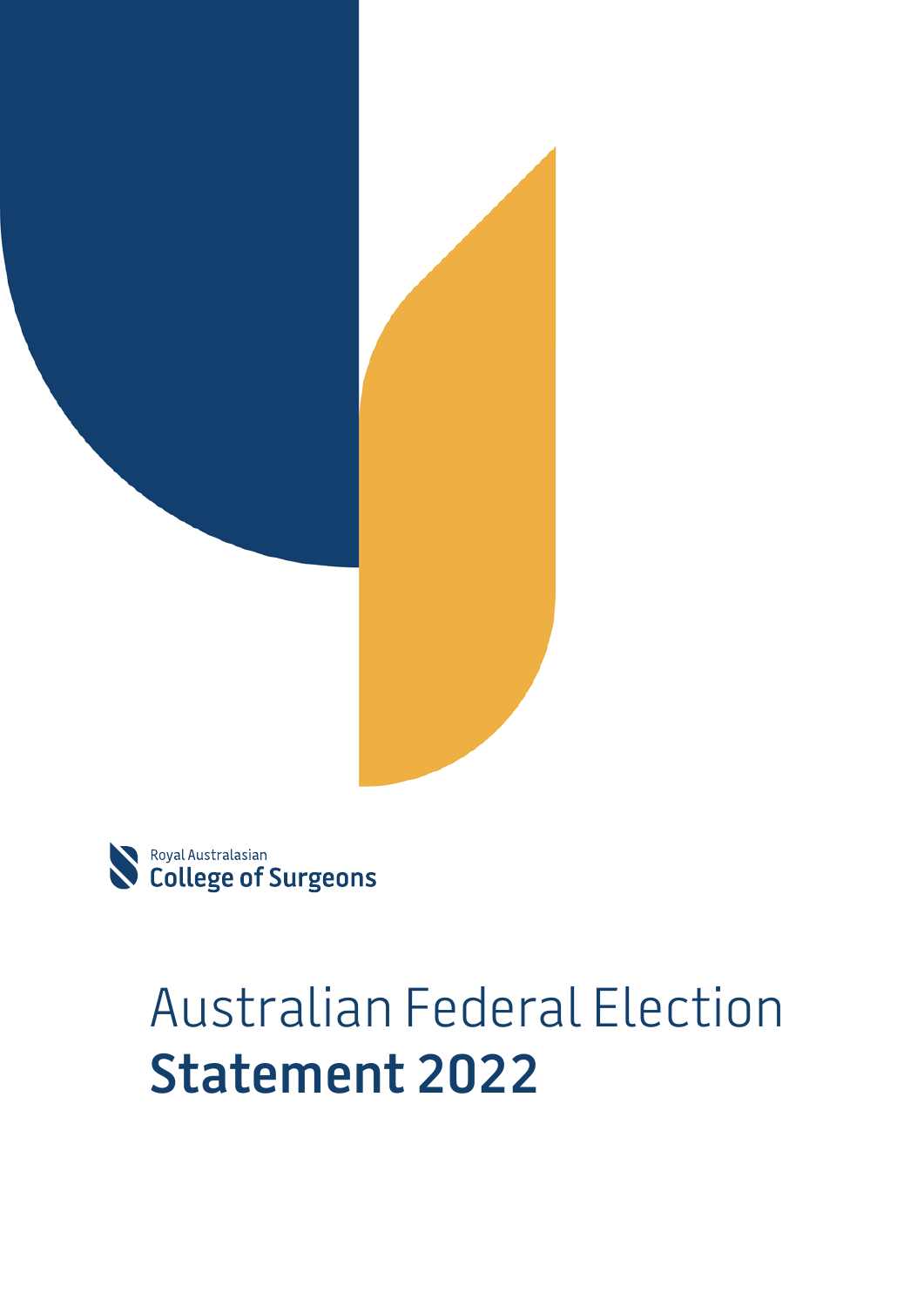### *Eleven ways the next Australian Government can protect and improve health outcomes*

In Australia we can be thankful that ours is among the best healthcare systems in the world. In the financial year immediately prior to the pandemic close to 2.7 million surgical procedures were delivered in hospitals by highly trained specialist surgeons and other medical specialists, with high quality public hospitals providing equitable access.

Nevertheless, with the pandemic ongoing, in an environment of global instability and increased calls on the federal budget, there are many policy issues which the next Australian Government must face if health outcomes for Australians are to be maintained and improved.

If there is one thing the pandemic has taught us, it is that poor health outcomes lead to negative economic and societal outcomes.

This election RACS is calling for the next Australian Government to put politics aside and demonstrate a genuine commitment to health by:

- **1. Building respectful and safe workplaces for all who work in surgery and the wider health sector**
- **2. Guaranteeing the public sector provides timely access to essential surgery**
- **3. Expanding surgical (and other specialist) services in rural areas**
- **4. Expanding surgical (and other specialist) services for Aboriginal and Torres Strait Islander people**
- **5. Protecting the public by restricting the title 'surgeon' to those with accredited advanced surgical training**
- **6. Improving care through appropriate clinician-led patient outcome data collection and dissemination to clinicians, understanding the many unintended consequences of non-risk adjusted release to the public**
- **7. Ensuring the Medicare Benefit Schedule provides equitable access to health services and remains contemporary**
- **8. Preventing incremental moves to US-style 'managed care' and ensuring our mixed healthcare system continues to thrive**
- **9. Reducing death and serious injury on our roads**
- **10. Safeguarding the health of all Australians from the threat of climate change**
- **11. Committing to health security and long-term health systems strengthening in the Pacific**

For each of these issues RACS has provided its view on the specific actions the next Australian Government should take.

#### **The Royal Australasian College of Surgeons**

The Royal Australasian College of Surgeons (RACS) was established in 1927 and is the leading advocate for surgical standards, professionalism and surgical education in Aotearoa New Zealand and Australia.

RACS supports the ongoing development, maintenance of expertise and lifelong learning that accompanies the surgical practice of more than 8000 surgeons and 1,300 surgical Trainees and Specialist International Medical Graduates.

RACS is committed to ensuring the highest standard of safe and comprehensive surgical care for the communities it serves and, as part of this commitment, strives to take informed and principled positions on issues of public health.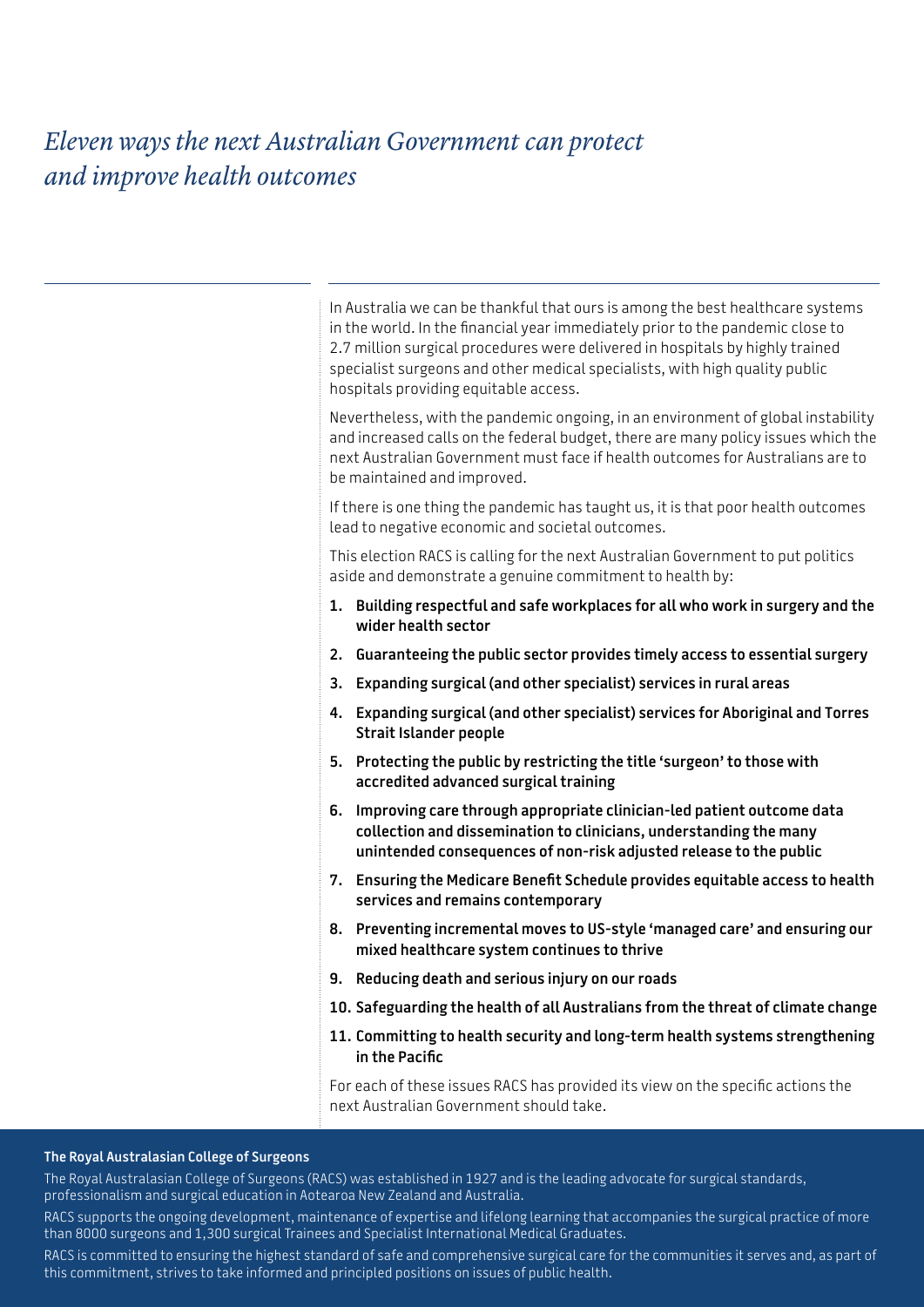

*Building respectful and safe workplaces for all who work in surgery and the wider health sector*

It is RACS' position that the next Australian Government should:

- Work with state and territory governments, as well as health workforce stakeholders such as medical colleges, on the development of policies, programs and processes to deal with discrimination, bullying and sexual harassment in surgery and the wider health sector.
- Work to implement the full suite of recommendations contained in the Australian Human Rights Commission Respect@Work report, including legislation to place a positive duty on employers to prevent sexual harassment at work.

*Building Respect, Improving Patient Safety*

A 2015 report commissioned by RACS found that nearly half of all surgeons across all specialities had experienced discrimination, bullying or sexual harassment. Both male and female Fellows, Trainees, and Specialist International Medical Graduates had been the subject of such behaviour. These issues are not just about workplace safety for surgeons and other health sector employees. A substantial body of international evidence has been established linking unprofessional conduct in the health sector with increased risks to patient safety.

Spurred to action by this report, in the years since RACS has implemented a *Building Respect, Improving Patient Safety* initiative to address these issues. A report on the initiative in early 2022 found that six years' work has built awareness and understanding of the need for surgeons to operate with respect. But there is still much work to be done to foster professional behaviour that keeps teams performing at their best and patients safe in health settings across Australia. In some areas, work has only just begun and in others, entrenched problems will be solved only by cross sectoral commitment and collaboration. RACS is thus keen to work with state and territory governments, as well as health workforce stakeholders to push forward this important work.

#### *Respect@Work report*

With the College's firm focus on the issue RACS contributed to the Australian Human Rights Commission's Respect@Work inquiry in 2020.

RACS strongly supports the recommendations contained in the final report including with regards to its recommendation for legislation which would place a positive duty on employers to prevent sexual harassment at work.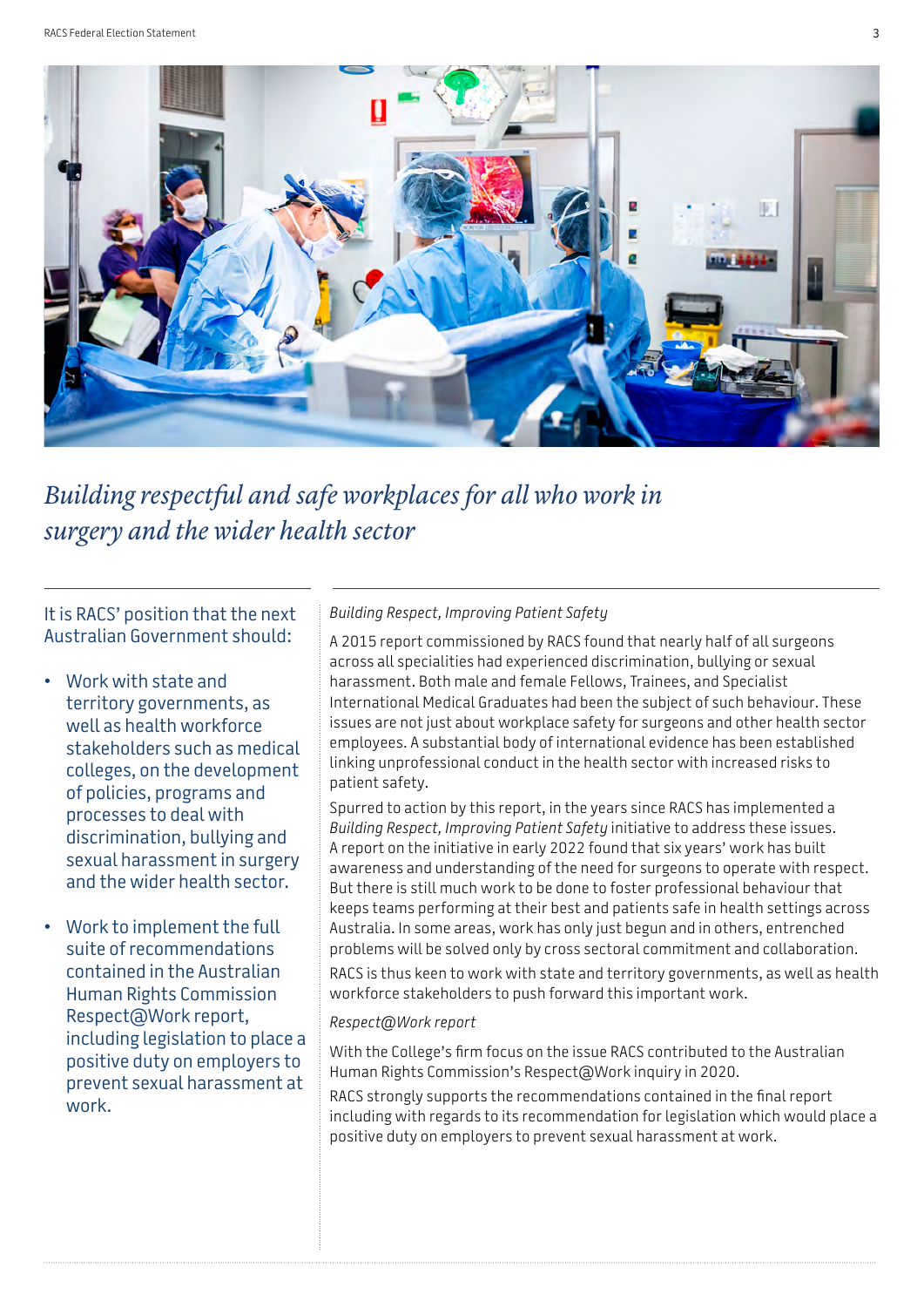### *Guaranteeing the public sector provides timely access to essential surgery*

It is RACS' position that the next Australian Government should:

- Work with state and territory governments on a national plan to address the growing and increasingly critical backlog of elective surgeries.
- Work with state and territory governments on a review of the national definitions for elective surgery urgency categories. This review should also consider the numerical terminology used to define elective surgery (cat. 1, cat. 2, cat. 3), as well as the term 'elective surgery' itself.

*Patients waiting longer for procedures*

The January 2022 Australian Institute of Health and Welfare (AIHW) elective surgery wait list report shows long and growing waiting times for elective surgery in Australia's public hospital system. For example, the proportion of patients waiting more than a year for knee replacement surgery tripled from 11 per cent to 32 per cent, in just the last two years. For many patients waiting in line to have a critical operation, in pain, the delays in having surgery can be devastating.

#### *A national plan needed for elective surgery*

RACS has supported the postponement of elective surgeries to accommodate COVID-19 affected patients in hospitals. We understand that different lockdowns have different purposes. In 2020, the concern was a lack of Personal Protective Equipment (PPE). In 2021, it was more about containing the spread of the virus. However, two years into the pandemic and with a highly vaccinated population, blanket suspensions of elective surgery should only be used as a last resort.

A more nuanced approach to management of surgery lists is now warranted. We must also ensure that however the process is negotiated with surgeons and RACS, surgical Trainees continue to gain appropriate experience in all competencies and that appropriate surgical standards remain.

A plan is needed to restore reasonable and acceptable access to elective surgery, as well as a long- term funding arrangement to ensure the backlog is cleared. One-off funding packages and elective surgery blitzes will not be enough to address the impact that the last two years have had on the already stressed health system and its capacity to deliver care for patients into the future.

*A review of elective surgery urgency categories, and the term 'elective surgery'*

During the pandemic the categorisation of elective procedures has assumed more importance than ever before, with a particular categorisation often converting to a blanket ban, rather than an expected waiting period, and with the system expanded to cover private procedures.

The system as used has not delivered fair and consistent outcomes for patients and clinicians as procedures have not always been categorised consistently.

The view that certain procedures are not 'urgent' based on the fact that they may be 'category 2' or 'category 3' has caused immense frustration amongst patients and doctors and impacted on clinical outcomes.

An elective procedure is not an optional procedure that a patient elects to have or a doctor elects to deliver – it is essential surgery. It is surgery to address often life-threatening conditions and conditions that prevent patients from living a normal life because of severe pain or dysfunction.

A review should be undertaken of national definitions for elective surgery urgency categories, whether the numerical system is appropriate, and of the appropriateness of the use of the term 'elective surgery' itself, particularly in light of experiences during the pandemic.

The sector must be careful that the terminology used to define types of surgery does not result in the importance of these procedures being diminished, or be used to implicitly justify long waiting times.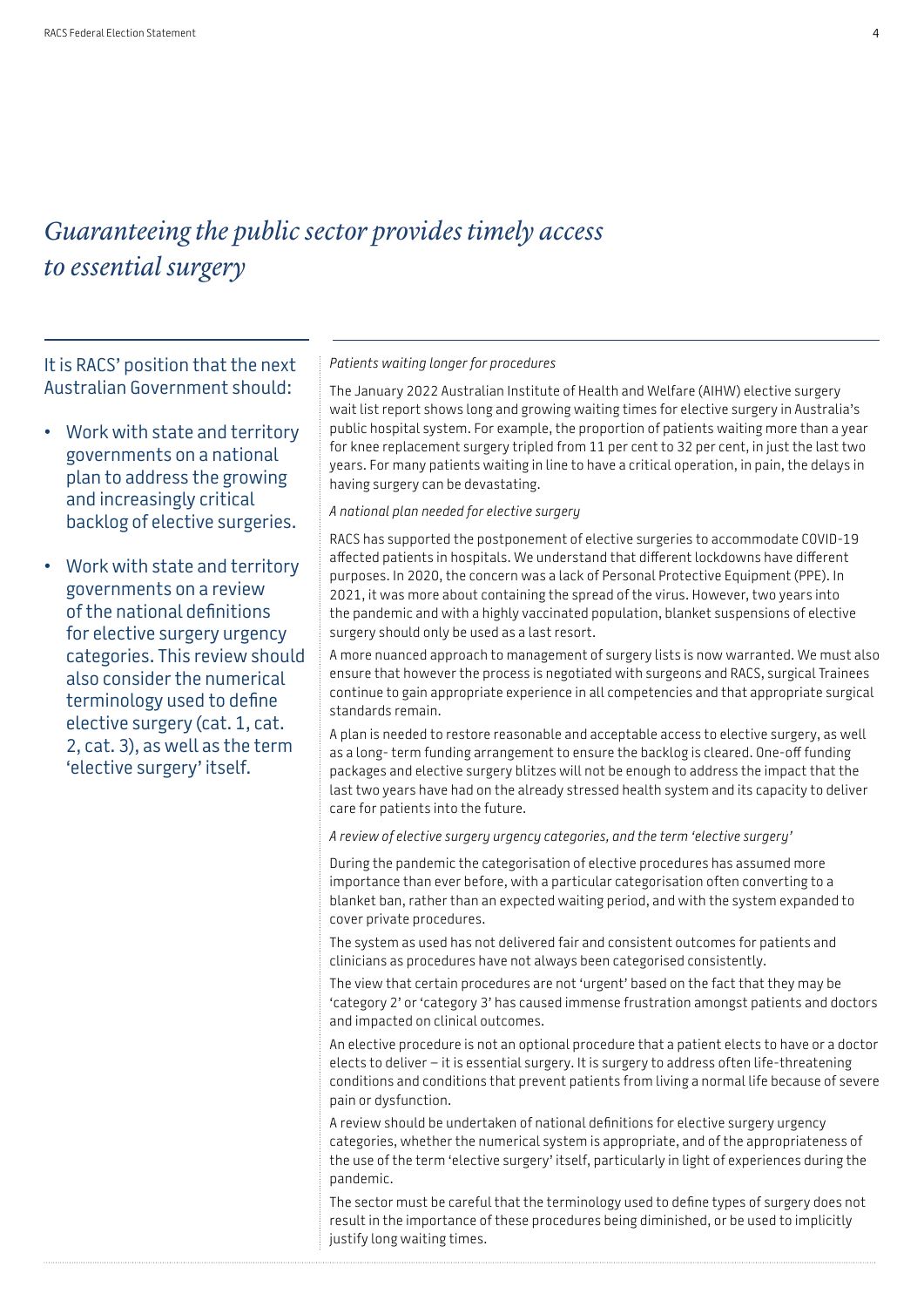

### *Expanding surgical (and other specialist) services in rural areas*

It is RACS' position that the next Australian Government should:

- Establish a Federal mechanism tasked with addressing barriers to surgeons practising in rural areas and implement changes to address these barriers.
- Maintain *Flexible Approach to Training in Expanded Settings (FATES)* funding for an initial 5 year period.

#### *A lack of access to surgical and other specialist medical services in rural areas*

People living in rural, regional and remote locations have worse health outcomes, compared with people living in metropolitan areas. RACS acknowledges the government's commitment to rural health including under the recently launched National Medical Workforce Strategy (NMWS), and in particular the government's emphasis on the need for rural generalists. RACS fully supports this focus on rural generalists, but also believes that there needs to be an increased focus on access to specialist services and, in particular, surgery in rural areas. Rural communities need specialist services delivered to them.

At present approximately 29 per cent of Australians live in rural and remote locations. But according to RACS census findings only 12 per cent of RACS Fellows (FRACS) live and work rurally in Australia and for five of the nine surgical specialties, less than 5 per cent of surgeons were based outside cities.

The reasons for this maldistribution are multifaceted. RACS has acknowledged that some of RACS' own policies and systems are barriers, for example in relation to selection of trainees. RACS is addressing these barriers under the [RACS Rural Health Equity Strategy](https://www.surgeons.org/-/media/Project/RACS/surgeons-org/files/interest-groups-sections/Rural-Surgery/RPT-Rural-Health-Equity-Public-FINAL.pdf?rev=1709767dffbd48cda7dbfa3c053c6b58&hash=717809CD51D32CE7F4C927E883515ECE), adopted in 2020.

*A mechanism to identify and bring down barriers, and recommend appropriate funding models*

There are however other barriers which only government can address. RACS' position is that as the NMWS is implemented, a long-term mechanism must be put in place to address the specific barriers to attracting and retaining surgical trainees and surgeons in rural areas. Some barriers to being based in rural areas may be faced by all doctors, for example a lack of reserved day-care and school positions, others such as unsafe on-call rostering hours may be a particularly important issue for surgeons and other specialists.

This surgery/specialist focused mechanism should make policy recommendations and implement them to address these barriers. One often cited idea is flexible contracts allowing surgeons to more easily move between rural and metropolitan areas.

Policy recommendations must include funding models to provision rural areas with the infrastructure and supporting personnel requirements to deliver safe surgical/specialist care.

Such a mechanism would leverage the Flexible Approach to Training in Expanded Settings (FATES) program. Having only commenced in 2021, it has yet to bear fruit, but RACS is a strong supporter of FATES, as an innovative funding model with the potential to bring more specialists to regional areas, and ensure all Australians can access high-quality care.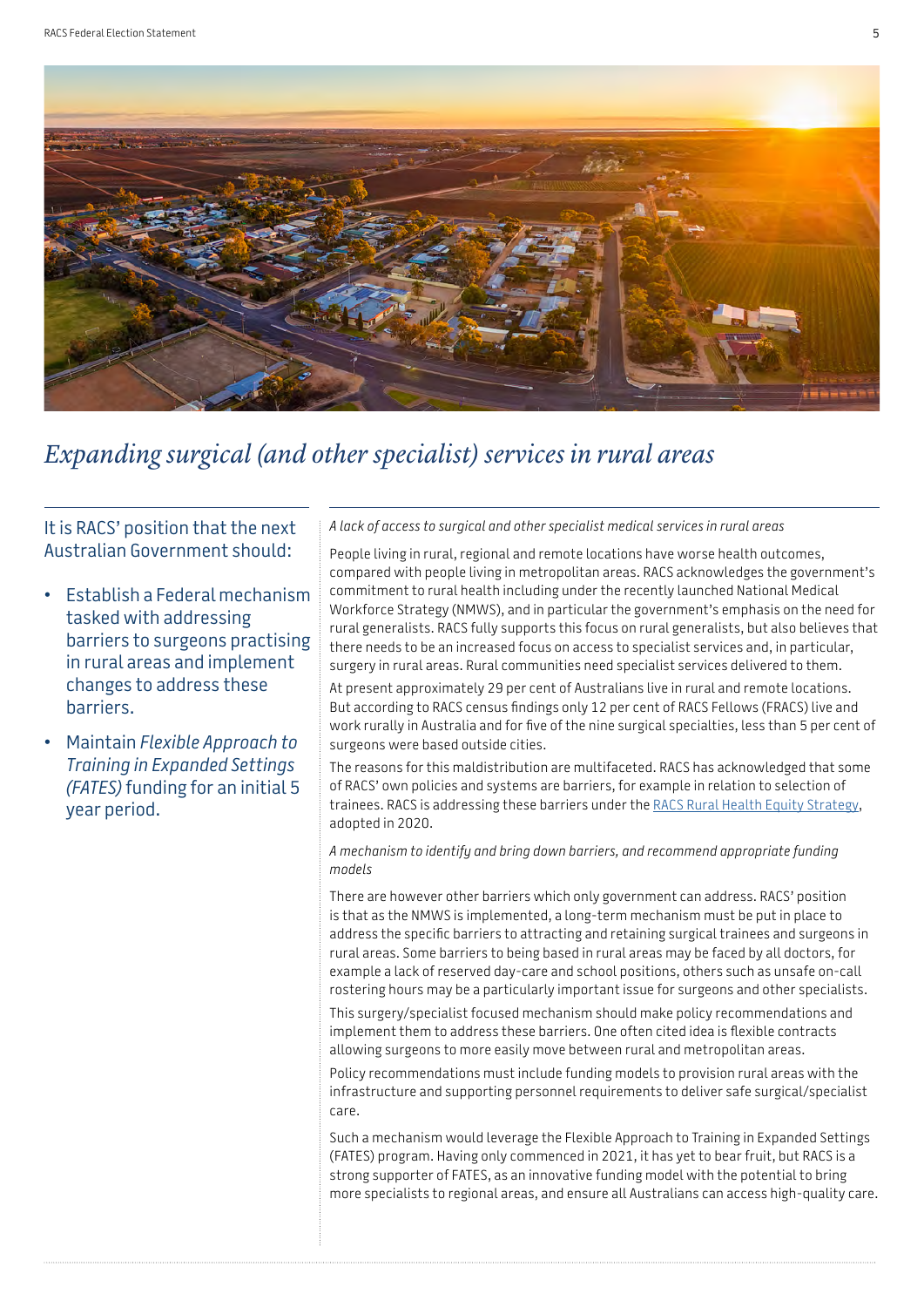

*Expanding surgical (and other specialist) services for Aboriginal and Torres Strait Islander people*

It is RACS' position that the next Australian Government should:

- Establish a Federal mechanism tasked with achieving equitable and safe surgical and other specialist services for Aboriginal and Torres Strait Islander People, across Australia.
- Consider, support and implement innovative pathways for Aboriginal and Torres Strait Islander people to access surgeons and other specialists.

*A lack of access to surgical and other specialist medical services, particularly in rural areas*

Aboriginal and Torres Strait Islander people continue to have worse health outcomes compared with other Australians. RACS acknowledges the major parties' commitment to Indigenous health and applauds efforts in bolstering primary health care. However, RACS' position is that there needs to be an increased focus on access to specialist services and pathways to get well. Geographical maldistribution of specialist services is a significant factor contributing to poorer health outcomes among Aboriginal and Torres Strait Islander people.

*A mechanism to identify and bring down barriers, and develop appropriate funding models*

RACS advocates the establishment of a federal mechanism which will address barriers to Aboriginal and Torres Strait Islander people accessing surgical and other forms of specialist healthcare. As an element in this the mechanism should support policies to attract and retain surgical trainees and surgeons, particularly Indigenous surgeons, working on health issues more common in Indigenous communities, and which improve the maldistribution of the workforce.

As well as identifying barriers to access and to surgeons working on relevant health issues in relevant geographic locations, the mechanism must be tasked with designing and implementing funding models which provision Aboriginal and Torres Strait Islander care with the infrastructure and supporting personnel requirements to deliver safe surgical care.

Models of care that enhance primary health care and specialist outreach services to the community, by the community and for the community are vital.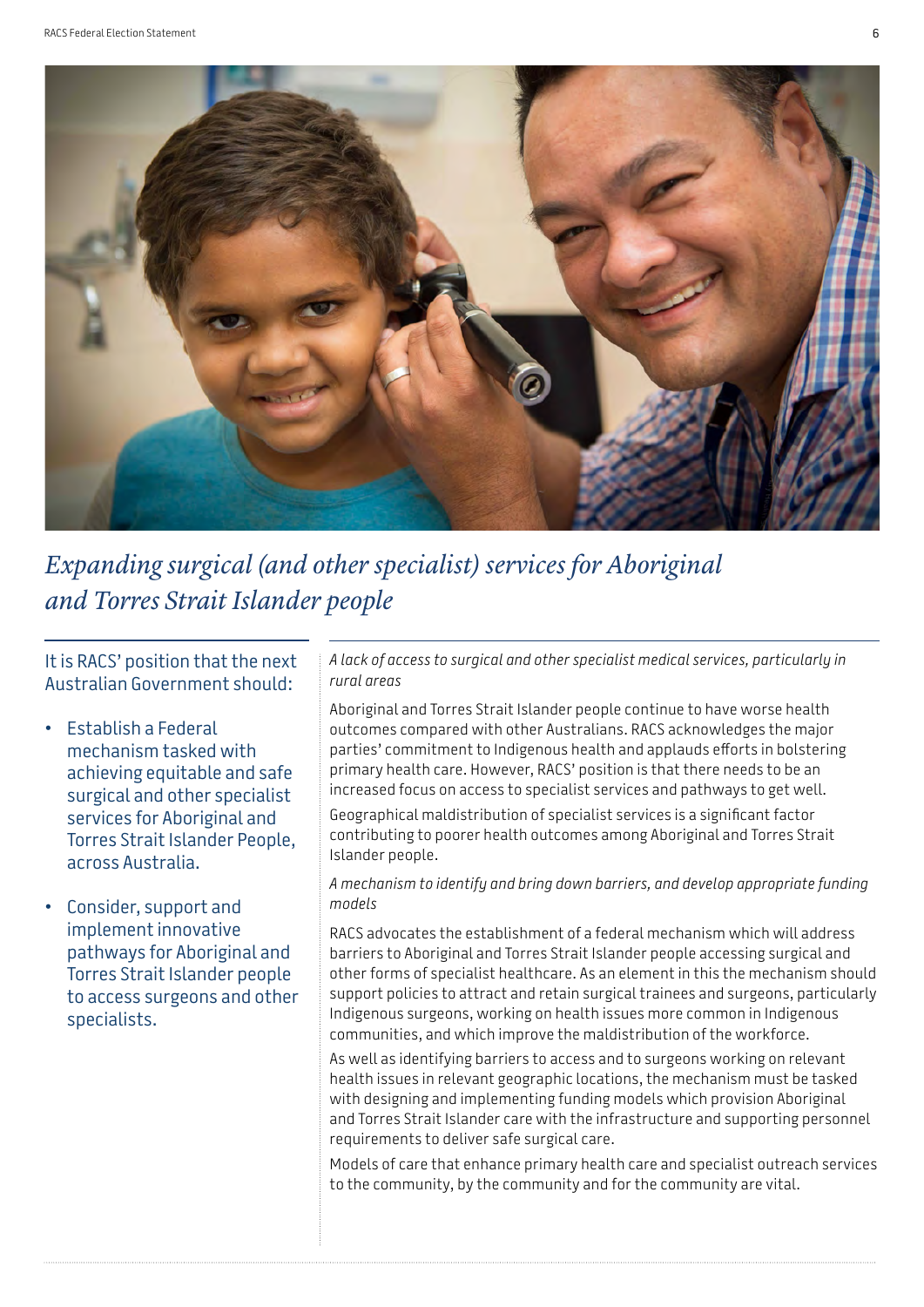### *Protecting the public by restricting the title 'surgeon' to those with accredited advanced surgical training*

### It is RACS' position that the next Australian Government should:

### • Support the restriction of the title 'surgeon' to those with accredited, advanced surgical training under the Health Practitioner Regulation National Law.\*

*Reports of adverse outcomes when surgery is performed by non-specialists*

Although under the Health Practitioner Regulation National Law many medical specialty titles are restricted, use of the title 'surgeon' is not. This means that those who have not undertaken accredited specialist training in surgery can advertise themselves using terms such as 'cosmetic surgeon'.

RACS is concerned about reports of patients suffering adverse outcomes when elective, cosmetic surgery is performed by medical practitioners advertising themselves as cosmetic surgeons, but who do not have specialist registration in a surgical discipline.

*The Health Council's consideration of use of the title 'surgeon'*

RACS welcomes the Health Council's consideration of options for reform of the regulation of the title 'surgeon', as described in a Consultation Regulation Impact Statement released in December 2021.

With the focus squarely on patient safety, RACS' considered position is that only those registered in specialties for which the relevant Australian Medical Council (AMC) accredited training program includes a significant surgical component at a sufficient standard, should be able to use 'surgeon' in their titles.

This is not about 'protecting the turf' of RACS' Fellows. Under RACS's position, medical practitioners who have completed accredited surgical training of a sufficient standard but who are not RACS Fellows would be able to use the term 'surgeon'.

*Protecting the public, and maintaining public confidence in our health system*

Australians rightly expect all surgical procedures to be performed to the highest possible standards. They expect those carrying out procedures to meet nationally established educational standards, undertake regular training and be registered in an appropriate specialty.

Restricting the title in the way RACS proposes would meet the Australian public's expectations and guarantee that people advertising themselves using 'surgeon' in their titles have the necessary physiological, ethical, psychological, pharmacological and medical training and experience to safely diagnose, treat and manage surgical patients.

Those who are not trained to the standard which RACS advocates do not necessarily have this guarantee.

Restricting who can use 'surgeon' in this way would help prevent patients from undergoing surgery under an incorrect assumption about the quality and standard of training of the person carrying out the surgery. It would also help maintain public confidence in the high standards of our health system.

\*RACS' detailed position on this issue is outlined in its submission to the Health Council Regulation Impact Statement Consultation on use of the title 'surgeon'. Please email RACS.advocacy@surgeons.org to receive a copy.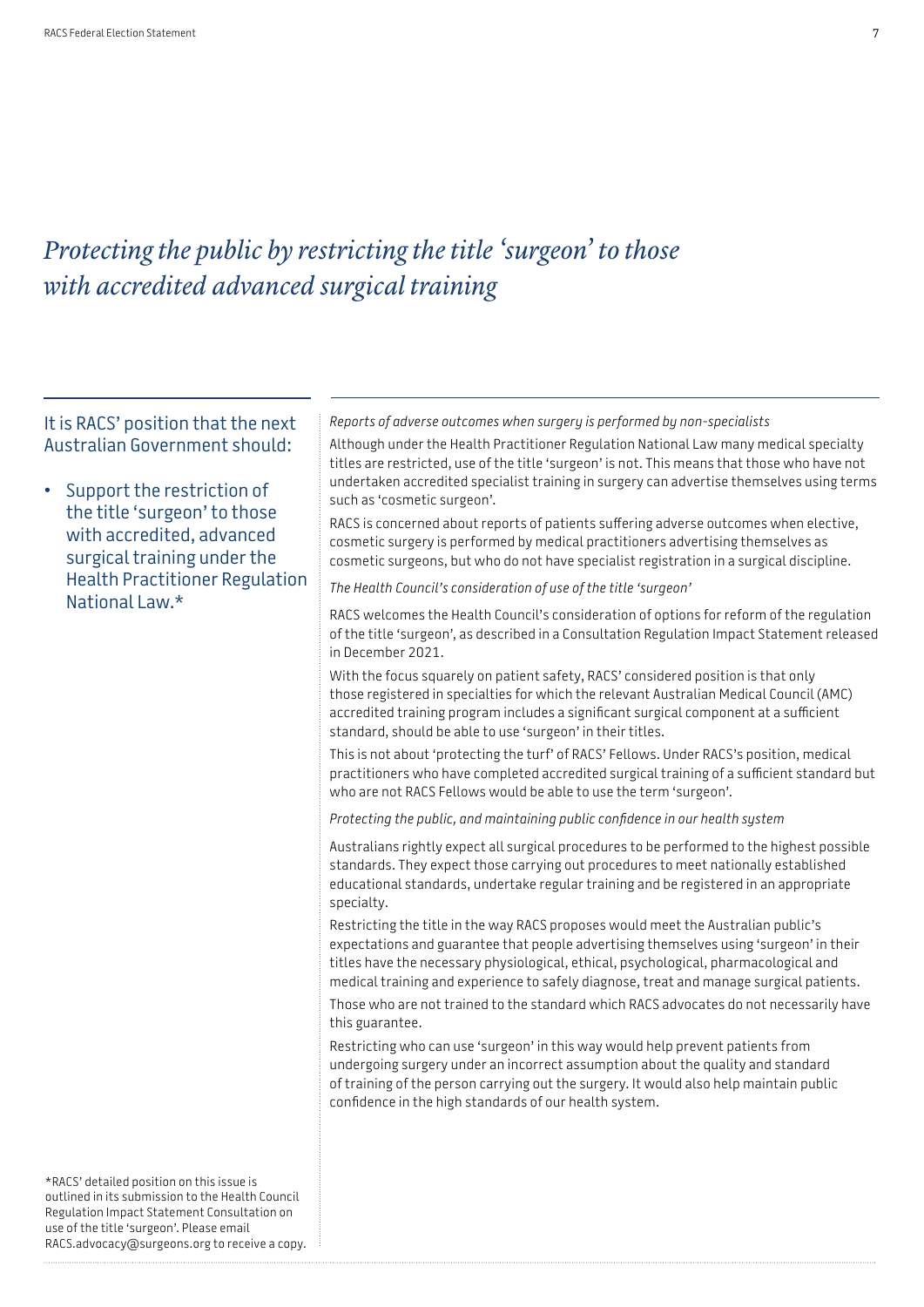### *Improving care through appropriate clinician-led patient outcome data collection and dissemination to clinicians, understanding the many unintended consequences of non-risk adjusted release to the public*

It is RACS' position that the next Australian Government should:

- Work with and be guided by RACS and other medical associations on an appropriate model for the collection, collation and publication via registries of patient surgical outcomes data.
- As necessary, work with states and territories on an appropriate legislative and administrative framework for the patient surgical outcome registries model as codeveloped.
- Provide appropriate funding for the patient surgical outcome registries model as co- developed.

#### *RACS is supportive of appropriately designed and used patient outcomes registries*

RACS is very supportive of increased transparency in relation to surgical performance, quality and outcomes. RACS' position is that appropriately designed and used patient outcomes registries can be very valuable in driving improvements in the care provided by individual clinicians and hospitals, as well as the health system as a whole.

#### *Useful registries are very complex and expensive to set up*

However useful registries are very complex to set up, often because useful outcomes metrics are difficult to identify, but also because of the fragmented nature of Australia's health system, and because registries become expensive to administer.

Useful data is often not actually collected in a systematic sector-wide way. Data collected regarding particular procedures varies greatly across hospitals and health systems and may be held by a variety of different stakeholders, such as private health insurers. To ensure that 'rubbish data-in' does not result in 'rubbish data-out', in most cases new data collection systems would need to be set up. These would need to be funded. Different jurisdictions and hospital systems will have different data collection rules to be dealt with.

#### *Poorly designed & used patient outcome registries have great potential for perverse consequences*

If poorly communicated and if not put into relevant context, outcomes measures may tell an entirely incorrect and unfair story about healthcare providers. For example, highly skilled healthcare providers, who because of their skill take on complex cases may have worse overall outcomes than other providers who undertake less complex procedures.

If rankings on outcome metrics come to be decisive in choices about which healthcare providers are used, it may have the perverse impact that providers will refuse to do particularly complex procedures because of the possibility that doing so may have a negative impact on their ranking. This is likely to be particularly the case were private health insurers to implement 'managed care' where outcomes metrics are used to 'punish' providers, as is the case in jurisdictions aboard.

RACS is concerned that poorly designed and communicated metrics may cause prejudice against rural hospitals in favour of large metropolitan hospitals and have the perverse impact of undermining efforts to build health access in rural areas.

It also needs to be acknowledged that sometimes the benefits of surgery are not easily quantifiable. Some particular surgical procedures have basic binary metrics for success or failure, such as is the case with IVF. However, this is often not the case, with the benefits of surgery often being somewhat difficult to measure. This is particularly the case for surgery with the aim of improving for patients with chronic ailments.

Despite the complexities in setting up useful registries and concerns about unintended consequences RACS' position is that appropriately designed and used patient outcomes registers can be a valuable tool for improving patient care, and RACS would be keen to work with a future government on the concept.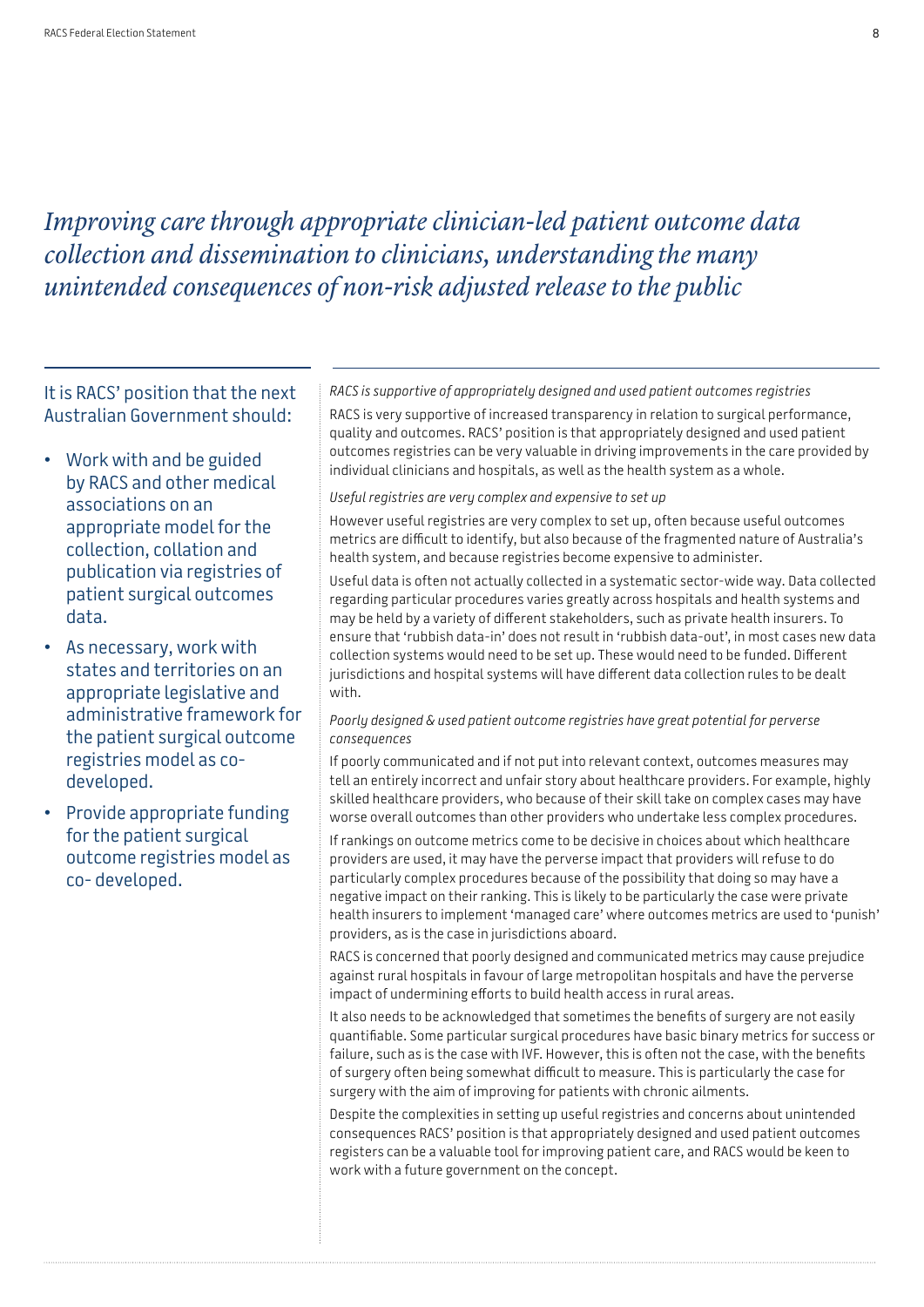

### *Ensuring the Medicare Benefit Schedule provides equitable access to health services and remains contemporary*

It is RACS' position that the next Australian Government should:

- Ensure that all Australians have appropriate access to specialist telehealth from the initial consultation.
- Consult closely with RACS and other peak medical groups on the Medicare Benefits Schedule continuous review.

*Changes to telehealth arrangement needed to ensure equitable access*

RACS welcomed the government's announcement of 'permanent telehealth' in December 2021. The government's decision in early 2020 to introduce temporary telehealth Medicare Benefits Schedule (MBS) item numbers was invaluable during the pandemic and demonstrated the role telehealth can play in the Australian health system over the long term.

However, RACS does not support the government's decision to restrict access to telehealth in certain circumstances. Specifically, in relation to specialists, RACS' position is that restricting the availability of telephone telehealth to subsequent, rather than initial attendances will create significant inequities among patients, with particular impact on those who would benefit most from telehealth. Among those who benefit most from telehealth include rural patients, the elderly, and hard-to-reach groups such as Aboriginal and Torres Strait Islander patients. However, it is these groups who are less likely to be able to access video telehealth. Elderly patients are more likely to struggle with new technologies, and rural areas are more likely to have bandwidth issues.

*Clinicians must take a lead role to ensure the MBS remains up to date*

*R*ACS welcomed the Government's announcement of a Medicare Benefits Schedule continuous review process to ensure the Medicare Benefits Schedule remains contemporary and provides universal access to the best technologies and services. The massive undertaking of the 2015 – 2020 MBS Review, considering more than 5,700 items to update the MBS to reflect current medical practices, deliver greater consistency and clarity, and promote better use of data and evidence showed the value of an ongoing, rather than occasional, review process.

To ensure appropriate clinical expertise and buy-in, clinicians with relevant expertise must play central roles in all aspects of the continuous review. RACS is an appropriate first consultation point regarding surgical clinical feedback and recommendations for membership of the MBS Review Advisory Committee (MRAC)and clinical committees. Other medical colleges and medical groups should play roles in the review relevant to their clinical expertise.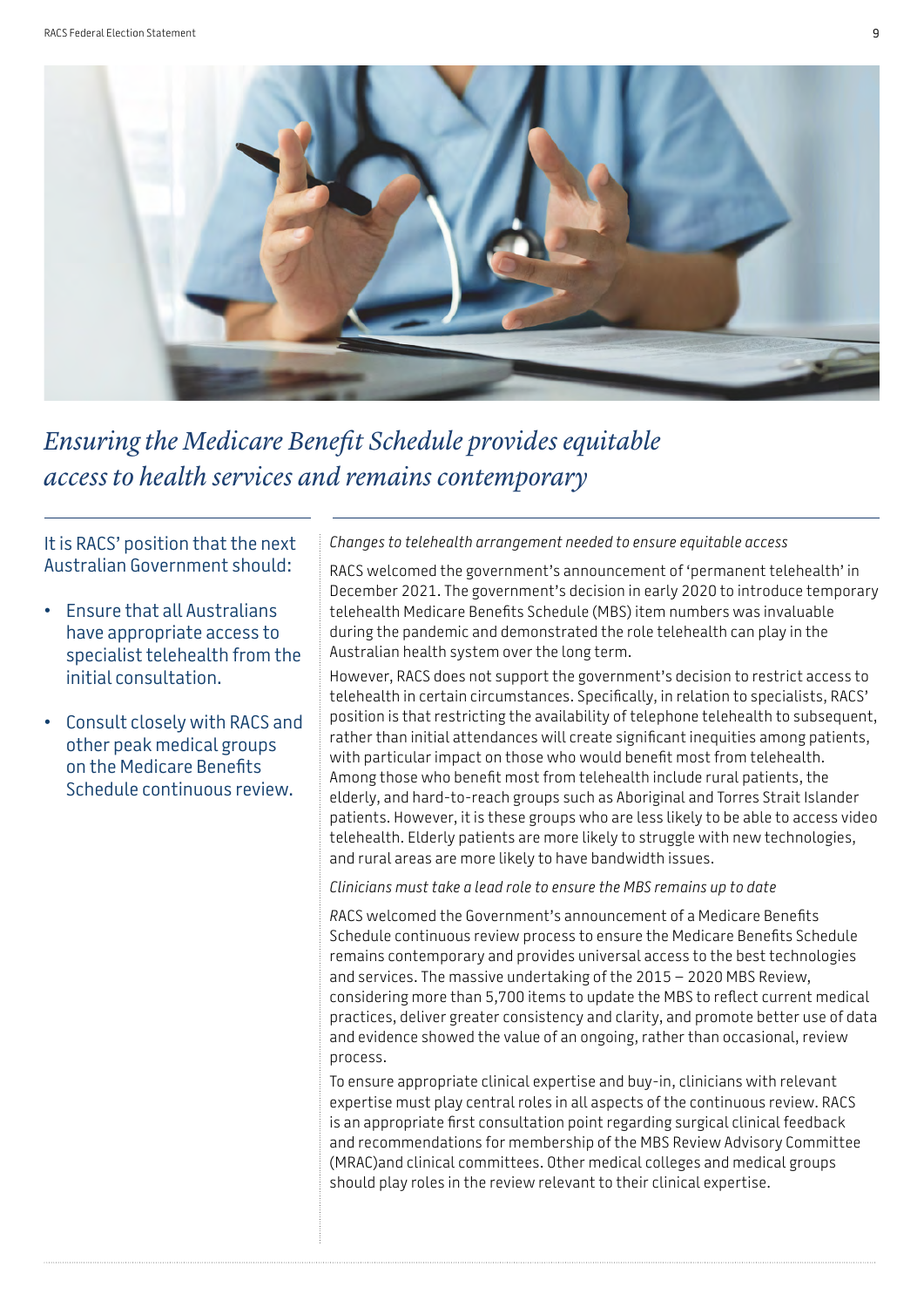### *Preventing incremental moves to US-style 'managed care' and ensuring our mixed healthcare system continues to thrive*

It is RACS' position that the next Australian Government should:

- Ensure Australians are not subject to a system which restricts choice of medical practitioners or hospitals.
- Convene key stakeholders in the private health sector in a forum tasked with developing a comprehensive approach to addressing falling private health insurance membership.

#### *A system in trouble*

Australia's unique health system, with universal public access supported by a strong private sector which alleviates pressure on public waiting lists has made our health system one of the best in the world. However, it is widely acknowledged this system is in trouble with private health insurance rates in a long-term downward trend, particularly amongst the young. At the same time, especially in the context of the pandemic, public waiting lists are blowing out.

*Concerns about moves towards US-style managed care*

RACS is concerned that some believe that moving toward a US-style 'managed care' private health system is an answer to these problems. Under managed care a network of healthcare providers including surgeons are selected by an entity such as private insurer or buying group, restricting patient and doctor choices about providers.

In 2021 RACS opposed the application to the Australian Competition and Consumer Commission (ACCC) made by Honeysuckle and nib for the establishment of a buying group. RACS along with many other healthcare stakeholders was concerned that this buying group was a step towards a managed care system. RACS' concern is that moves toward managed care will:

- restrict patient choices,
- reduce quality of healthcare; and
- limit medical practitioners' autonomy

*A need for all stakeholders to collaborate*

Rather than moving in increments to a managed care style health system, along with ensuring appropriate funding to reduce public surgery backlogs and wait times, it is RACS' position that government should work with the sector to address the reasons why Australians are dropping out of private health.

The next Australian Government should as a priority convene the key players in the private healthcare sector, including private health insurers, private hospitals, device importers and manufacturers, and private specialists – represented by RACS and other peak bodies, at an initial forum tasked with seeking sector-wide buy-in on approaches to addressing falling private health insurance membership.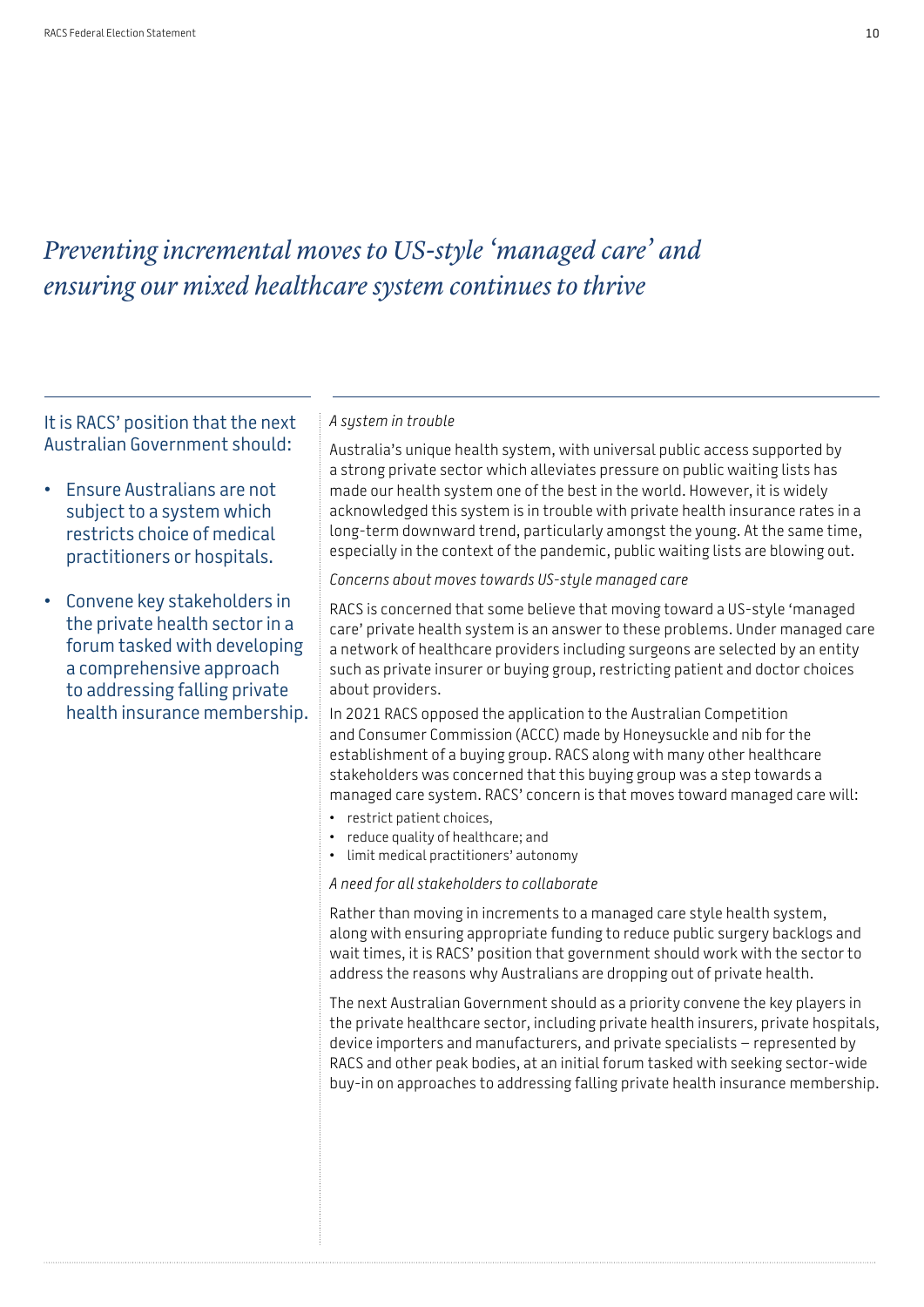### *Reducing death and serious injury on our roads*

It is RACS' position that the next Australian Government should:

- Implement a comprehensive action plan to support the latest National Road Safety Strategy.
- Focus on data collection, enhancement and application, with a specific strategy to enable the provision of data via the new national road safety data hub.

#### *A National Action Plan for Road Safety*

Each year across Australia more than 1,200 people are killed and 40,000 are hospitalised as a result of road trauma. This can only be described as a national epidemic which demands strong leadership and close collaboration from all levels of Government and communities.

The Australian Government recently announced a new [National Road Safety Strategy.](https://www.roadsafety.gov.au/) The Strategy aims to reduce the number of deaths on our roads by 50 per cent by 2030 and reduce the number of serious injuries by 50 per cent over the same period.

While RACS welcomes these targets, the absence of a detailed action plan to assist in achieving them is disappointing. Australia failed to meet the conservative targets outlined in the previous road safety strategy, and we will repeat the same mistakes unless the appropriate resourcing and accountability is dedicated to achieving our goals.

Many of the solutions to reducing Australia's devastating road toll and creating safer roads have already been identified, and there is a growing sense of frustration at the delays taken to implement proven life-saving initiatives. Examples of solutions that can be implemented to deliver better outcomes and significantly improve road safety include:

- Develop a national road safety data hub
- Verification of trauma networks at a jurisdictional level to improve post-crash care
- Link federal infrastructure funding to road safety outcomes
- Enhance vehicle safety standards and encourage the uptake of safer vehicles
- Assignation of the Office of Road Safety to a leadership role with genuine authority

Over many years and through multiple road safety inquiries, RACS and other key stakeholders have provided recommendations and initiatives to improve safety on our roads but ultimately the key is action, accountability, assessment and measurability of targets. All agencies and all levels of government need to take responsibility for road trauma and strive for zero deaths and major injuries on Australian roads by 2050.

*Improved data collection and linkages*

In 2020 RACS co-signed a [submission to the Senate Joint Select Committee on Road Safety.](https://www.surgeons.org/News/Advocacy/Letter-to-Joint-Select-Committee-on-Road-Safety)  This submission highlighted how the collection and linkage of data during the initial stages of the COVID-19 pandemic greatly assisted Australian Governments in their response to keeping the community up to date with daily updates on the number of Intensive care unit (ICU) beds occupied by COVID-19 patients, and with mitigating the virus.

A similar approach is needed to road safety. The community now has an appetite and understanding of hospitilisations and ICU numbers and the burden on the health system. It is imperative that clinicians and organisations have access to timely and high-quality data as an urgent priority.

RACS welcomes the establishment of the national road safety data hub, and we believe this presents an opportunity to develop a national data collection strategy. The [New South](https://roadsafety.transport.nsw.gov.au/statistics/interactivecrashstats/index.html)  [Wales interactive crash statistics database](https://roadsafety.transport.nsw.gov.au/statistics/interactivecrashstats/index.html) is an example of the level of data that should be aspired to on a national scale. Verified trauma networks must be established in all jurisdictions.

Many of the solutions/vaccines to reduce the silent epidemic of death and hospitalisation from road injury can be actioned immediately. RACS calls on the current and future government to act with the urgency required to meet a target of zero deaths and serious injuries on Australian roads by 2050.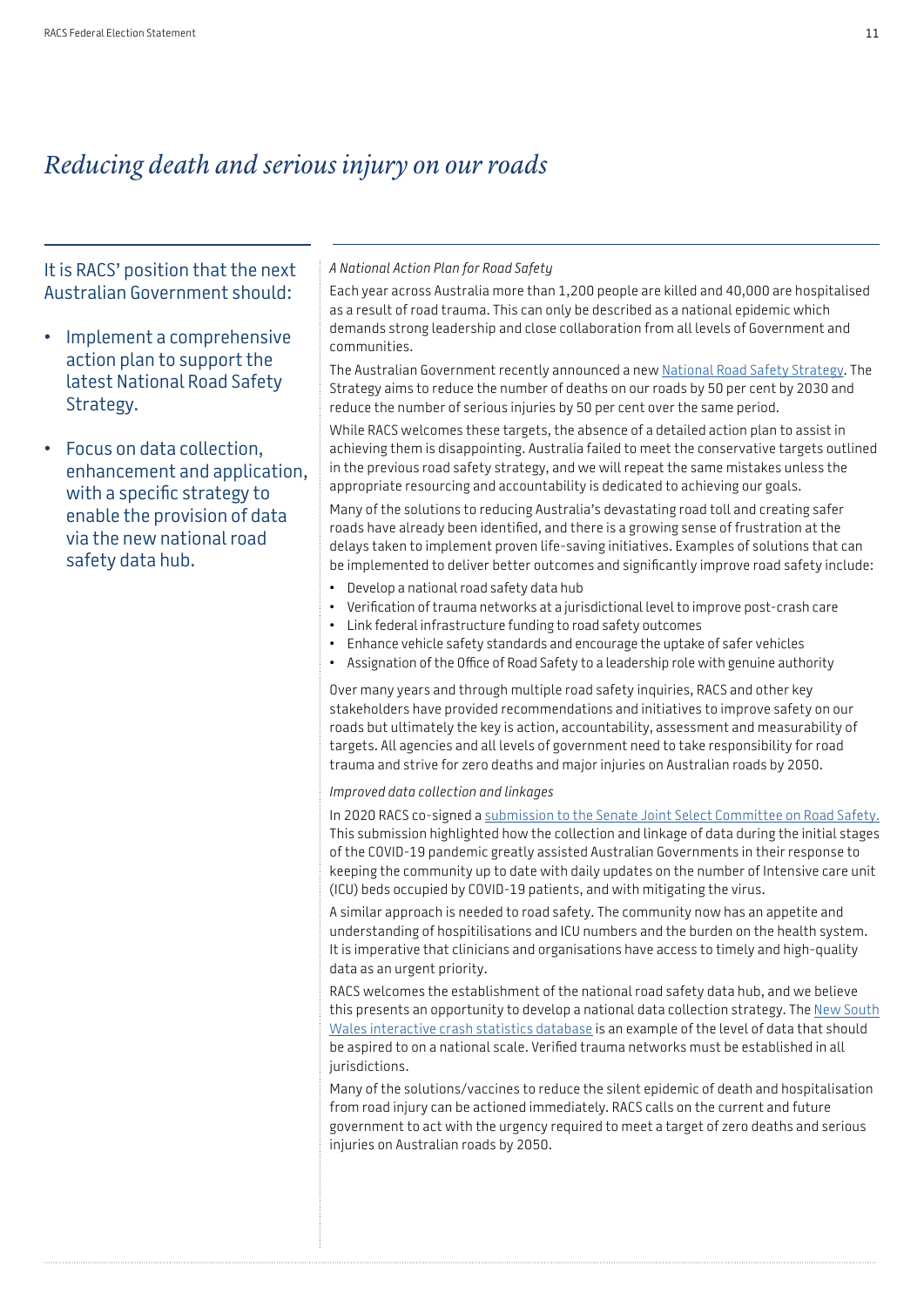

# *Safeguarding the health of all Australians from the threat of climate change*

It is RACS' position that the next Australian Government should:

- Prioritise health in the context of Australia's Nationally Determined Contribution to the Paris Agreement.
- Commit to the decarbonisation of the healthcare sector by 2040, and to the establishment of an Australian Sustainable Healthcare Unit.
- Implement a National Strategy on Climate, Health and Wellbeing for Australia.

Climate change is described by the World Health Organization as "the greatest threat to global health in the 21st century."1 Yet, climate action could be the greatest public health opportunity to prevent premature deaths, increase life expectancy, and to achieve health and economic co-benefits.<sup>2, 3</sup> To ensure that the health of all Australians is protected from the threat of climate change, we call on the Australian Government to: ensure that the health of all Australians is protected from the threat of climate change, we call on the Australian Government to:

#### *Prioritise health in the context of Australia's Nationally Determined Contribution to the Paris Agreement*

A stable climate is a fundamental determinant of human health and the aim to limit warming to 1.5°C is a critically important public health goal. The current emissions reductions target set by Australia is not sufficient to keep warming to 2°C.<sup>4</sup> This threatens the health of Australians, and people around the world. Significantly increasing ambition by Australia in its Nationally Determined Contribution under the Paris Agreement is needed to have a chance of avoiding the further disastrous health, economic, and environmental impacts of climate change.<sup>5</sup> This would best be achieved by the creation of a body that will appropriately prioritise the setting of targets to meet those agreed to under the Paris Agreement.

#### *Commit to the decarbonisation of the healthcare sector by 2040, and to the establishment of an Australian Sustainable Healthcare Unit*

The health sector is responsible for 7 per cent of Australia's greenhouse gas emissions.<sup>6</sup> Achieving net-zero healthcare will significantly contribute to emissions reductions in Australia and will lead to economic and health co-benefits.7,8 A target of net-zero emissions by 2040 for healthcare in Australia, with an interim emissions reduction target of 80 per cent by 2030, is in line with similar commitments by the National Health Service in the UK and is broadly consistent with the goal of limiting global temperature rise to 1.5°C.910,11 Establishing an Australian Sustainable Healthcare Unit in the Australian Government Department of Health is necessary to ensure standardised and consistent measurement of health sector emissions, mapping evidence-based approaches to emissions reductions, and achieving nation-wide health sector outcomes.

#### *Implement a National Strategy on Climate, Health and Wellbeing for Australia*

A key recommendation from the 2020 Lancet Countdown on Health and Climate Change Policy Brief for Australia suggests that to protect wellbeing there must be a national climate change and health strategy.12 A Framework for a National Strategy on Climate, Health and Wellbeing has already been developed by the health sector and health experts, and is supported by more than 50 health organisations.<sup>13</sup>

By implementing the systematic and ambitious actions on climate change and health described above, the Australian Government will demonstrate its commitment to the health and wellbeing of Australians, the economy, and the environment.\*

\*RACS would like to acknowledge that this text comes directly from a 2021 letter to the Prime Minister supported by numerous health sector stakeholders organised by Better Futures Australia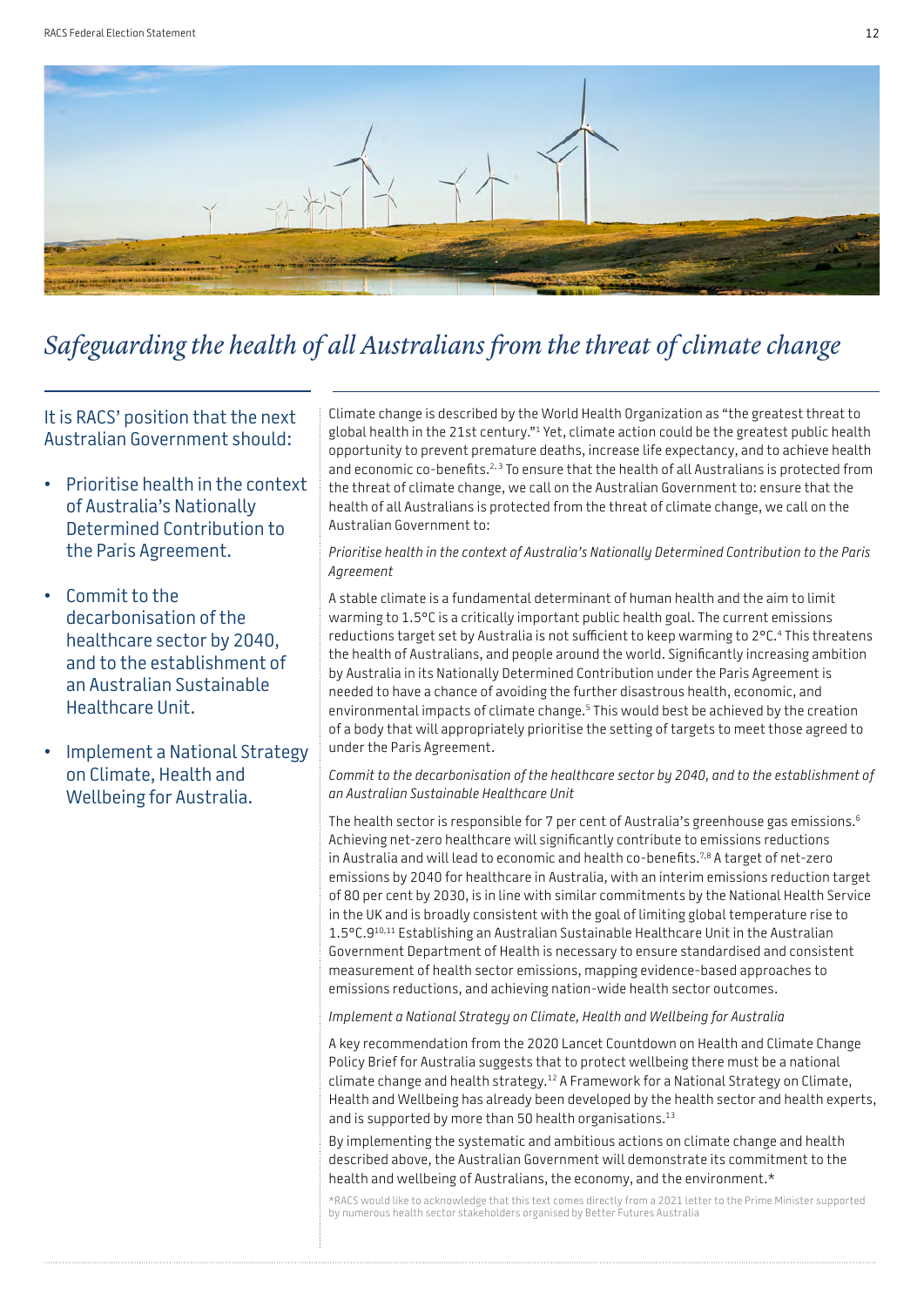# *Committing to health security and long-term health systems strengthening in the Pacific*

It is RACS' position that the next Australian Government should:

- Reverse the proposed funding cut to the Pacific Island Program.
- Commit to a funding envelope of at least \$1.7 M AUD per annum, indexed, for the period 2022 – 2027.
- Support and invest in RACS' ability to influence the Indo-Pacific Region through the Pacific Island Program.

#### *A critical and well-respected program facing proposed funding cuts*

RACS has had a long relationship with DFAT as the leading provider for clinical services and health workforce development in the Pacific Island Program (PIP) across 11 Pacific Island Countries. This critical and well-respected program works in partnership with Pacific ministries of health, SPC and Fiji National University to enable health security and health systems strengthening across the Pacific region.

Something that we have all learnt from the pandemic is that poor health leads to poor outcomes in other priorities, such as the economy. It is clear that whatever other development priorities are held by Australian and partner countries, societal health must be an overriding, foremost principle.

Yet, amidst increased surgical demand due to Covid-19 impacts on specialised clinical service delivery, and an affected Pacific health workforce, RACS has been informed that there is a planned 43 per cent cut to the next iteration of the PIP (2022 – 2027). This decrease in funding will result in a loss of cumulative impact from years of Australian Government investment and potentially weaken health systems in a time of exacerbated health issues and increased demand.

*The contribution of the Pacific Island Program to regional soft power*

A central value of this program is the close relationships between the RACS Australian pro-bono specialist surgical teams and senior Pacific clinicians, ministers of health and other Pacific decision-makers and leaders. Having the ability to persuade and influence others through the power of the PIP contributes to the achievement of Australia's foreign policy. Aligned to the Foreign Policy White Paper's framework for Australia's international engagement, RACS seeks to contribute to a stable, prosperous and resilient Indo-Pacific in the wake of Covid-19.

*A cost-effective and impactful program that should be supported*

The PIP is one of the Australian Government's most cost-effective, value for money investments in the Pacific region. RACS provides 3:1 cost savings due to its invaluable pro-bono Specialist Volunteer teams that work in partnership with Pacific national clinicians to enable long-term workforce capacity building to deliver life-saving surgical procedures and training.

In 2019 RACS PIP deployed 224 pro-bono specialist volunteers across 11 specialities, carrying out 2918 patient consultations and working in partnership with national clinicians to perform life-saving surgery on 752 patients. 430 national clinicians received specialist training

On average, each Visiting Medical Team averts 323 Disability Adjusted Life Years (DALY) per visit.

All this is at a cost-saving of \$2,746,353 per annum to the Australian Government, due to services being provided voluntarily.